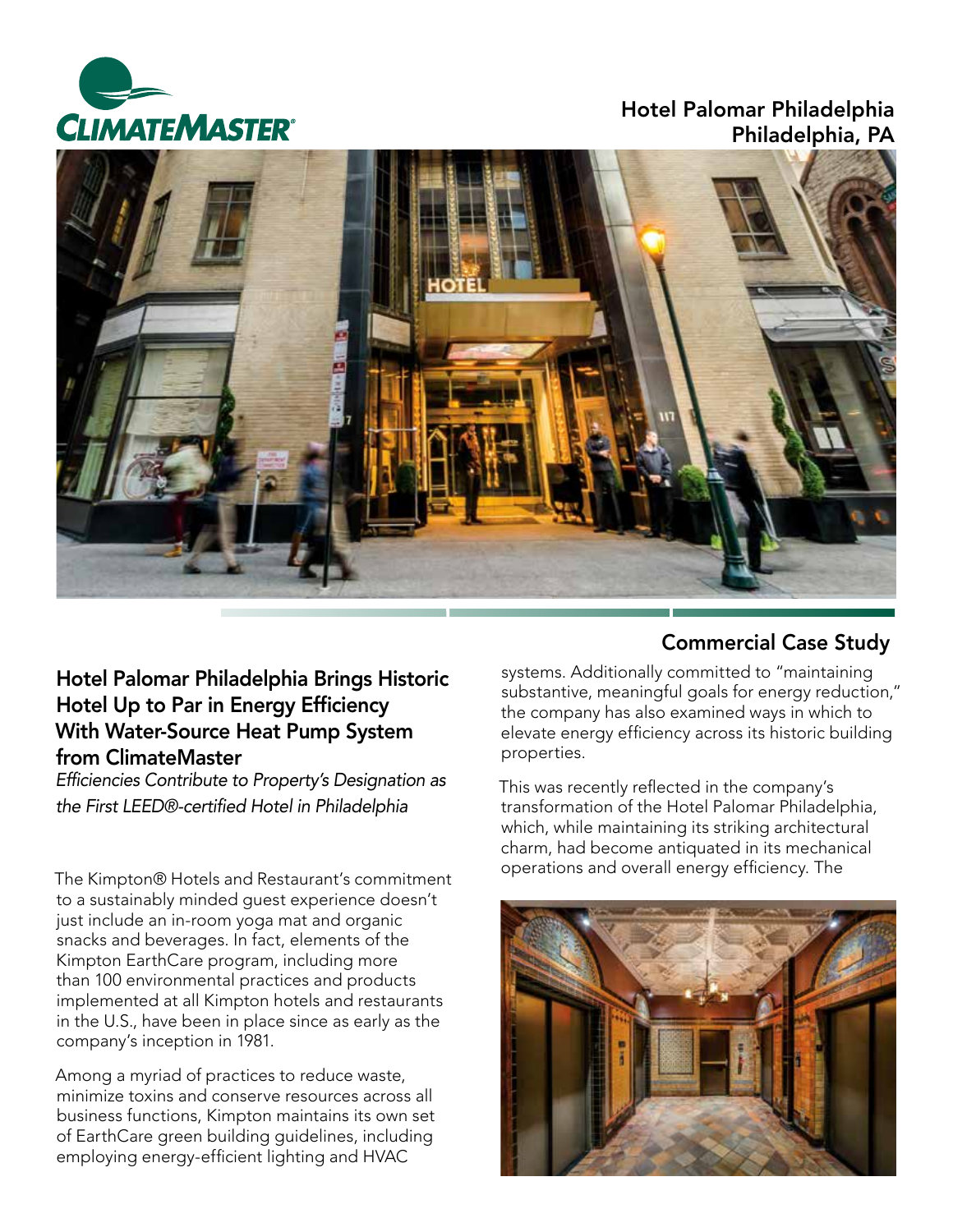



156,650-square-foot, 25-floor Art Deco hotel was originally constructed in 1929 and housed an architect's office, thus earning it the title of "Architect's Building." Following its acquisition by Kimpton in 2008 and transition into the boutique hotel it is today, the building was slated for an extensive renovation in 2009 that included several initiatives to vastly improve the energy efficiency and overall sustainability of the property.

Typical to a historic renovation of this scope, the mechanical and construction teams enlisted by Kimpton management were faced with some notable challenges, including working within the tight constraints of the bustling City Center location of the property. The project demanded creativity, ingenuity and the use of high-quality, reliable products and systems, particularly in order





to achieve an ultimate goal of earning LEED® certification from the U.S. Green Building Council.

The renovation focused on restoring existing historical elements, while also improving overall energy efficiency and reducing waste. In addition to installing more energy-efficient, double-paned windows, replacing toilets and sinks with low-flow systems, replacing all lighting with CFL and LED bulbs and using recycled and sustainable materials, the hotel renovation included replacement of the property's old boiler water heater with a watersource heat pump system from ClimateMaster.

San Diego, Calif.- based Exp (formerly X-nth), a consulting building engineering firm, designed the new mechanical system for the hotel.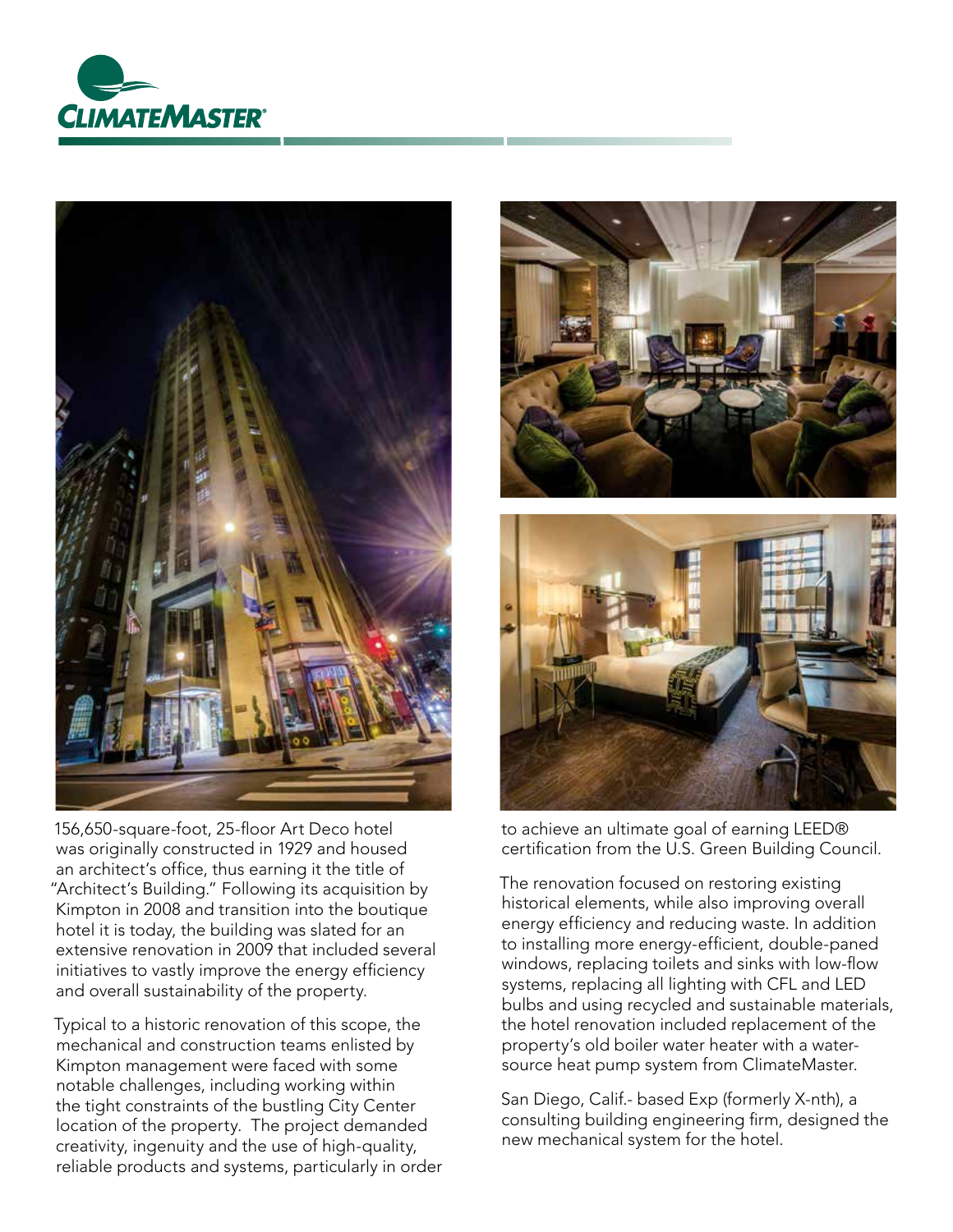"We built a system that would be economically and energy efficient, while also allowing for maximum guest comfort," said Todd Sorbo, principal at Exp. "Kimpton has always valued efficiencies and quality, so we determined that a heat pump system would be the best solution."

Encompassing all guest rooms, meeting and commercial spaces, common areas and the Hotel Palomar's restaurant, the new 210-ton mechanical system design incorporated more than 300 ClimateMaster heat pump units, including 293 horizontal Tranquility® 20 Single-Stage (TS) Series units and eight Tranquility Vertical Stack (TRM) Series units.

"These units offered an innovative solution for the project, and particularly for the guest rooms, in which individual, quiet control of the heating and cooling system was important," said Sorbo.

"Retrofitting a historic building into a modern hotel has its challenges," said Jim Kohler, project manager with Tracey Mechanical, the project's mechanical contractor. "But the new heat pump



system that we put into place was a good fit for the needs of the hotel, especially in regard to improving energy efficiency while needing to work within the constraints of an existing and historically protected infrastructure."

"Each guest room in the hotel was equipped with a

smart digital thermostat that communicates to a control board in the in-room ClimateMaster unit to sense occupancy," Kohler said. "That way, if a room remains unoccupied for so many hours, it would shut off the pumps in order to reduce unnecessary energy usage. That, in combination with the



Tranquility® 20 Single-Stage Unit

highly-efficient MERV-11 filters and the chemicalfree water treatment system in the ClimateMaster units, helped the hotel achieve optimal energy performance."

The Hotel Palomar renovation was completed in October 2009, and has since resulted in several notable green building milestones for the property and for Kimpton at-large. This includes becoming Kimpton's eleventh adaptive reuse property, as well as the first hotel in Philadelphia to earn a LEED Gold certification from the USGBC in September 2010.

"For many hotels, HVAC can be the number one issue with inefficiencies," said Rod Temistocle, area director of engineering for Kimpton Hotels. "With the units we currently have in place, Hotel Palomar has seen a significant reduction in energy use."